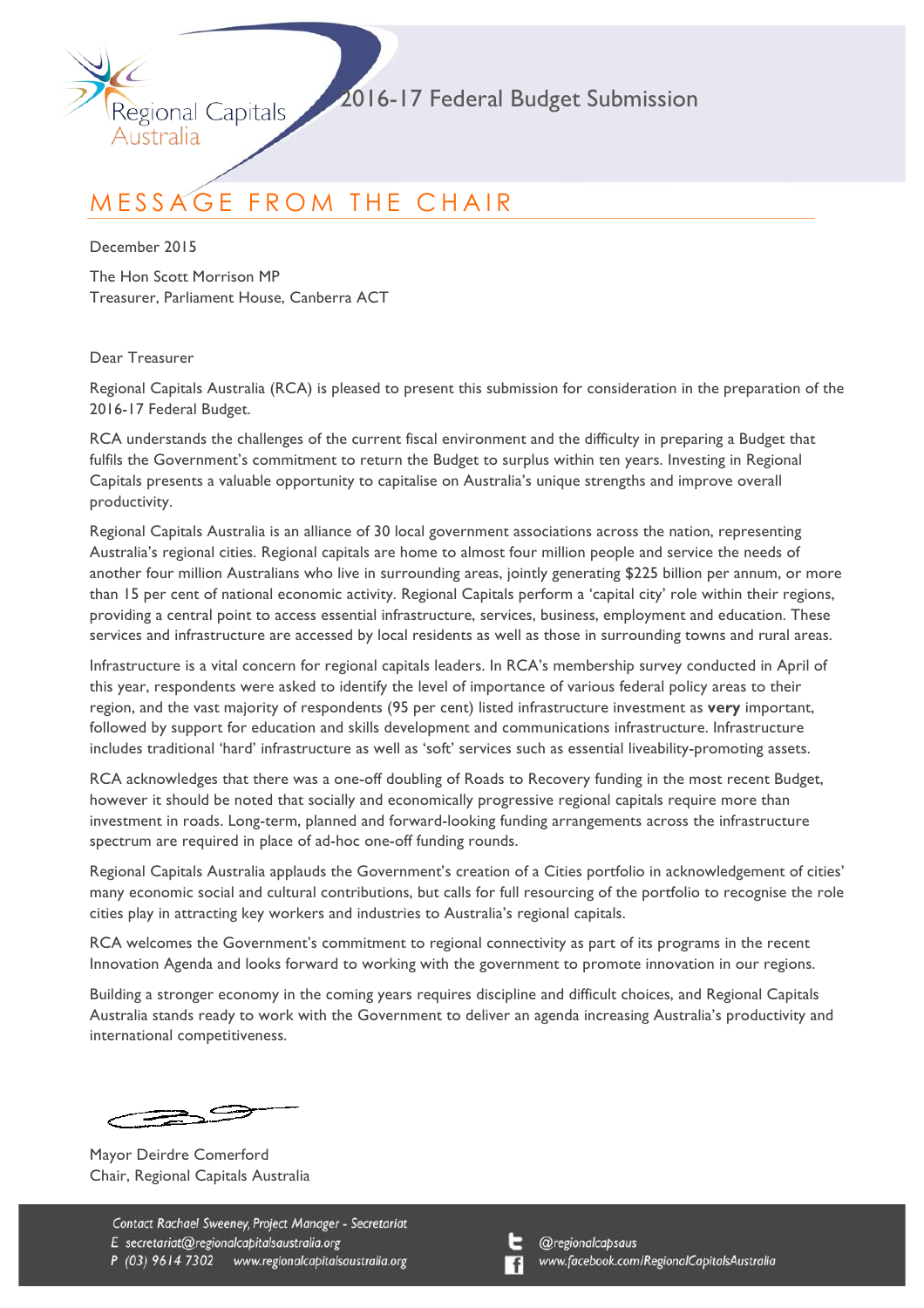

## POLICY FRAMEWORK

Regional Capitals have the potential to play a critical role in the future prosperity of Australia. For this to happen, a national regional capitals policy framework is required.

### *The objectives of this framework should be to build Regional Capitals' capacity to:*

- Increase population
- Increase productivity; and
- Increase liveability.

### *The key elements of this policy:*

- Infrastructure for better economic outcomes and social amenity;
- Communication technology for better domestic and international connectivity; and
- Education and skills pathways to create jobs of the future and ensuring that regional Australians do not get left behind.

## ECONOMIC AND SOCIAL INFRASTRUCTURE

Continued investment in economic and social infrastructure is the most important issue facing the sustainable growth of regional capitals today. Recognising the strategic importance that regional capitals have in Australia's future, and investing accordingly can add billions of dollars to Australia's economic output.

Australia's four largest cities are projected to grow by about 45 per cent by 2031, with this growth continuing to create social pressures on the swelling suburban fringes. Australia's regional capitals have the capacity to share in this projected population growth, and with this growth can increase economic output, filling skills gaps and contributing to a diversified local economy.

Australia's burgeoning population will persistently put pressure on the infrastructure needed to connect workers to jobs in major metropolitan cities. The 2015 Infrastructure Australia Audit found the overall quality of Australia's infrastructure lags behind comparable nations, with a congestion cost of \$53 billion by 2031. The Business Council of Australia and Infrastructure Partnerships Australia estimate Australia's current infrastructure deficit at anywhere between \$450 and \$700 billion.

Compared to the metropolitan infrastructure deficit, the return on investment for regional infrastructure makes it surprisingly affordable. The Regional Australia Institute estimates that the backlog in regional capitals infrastructure at \$15 billion, between 2-3 per cent of the national deficit.

Infrastructure is not consistently funded in Australia. Multiple levels of government handle 'soft' and 'hard' infrastructure under a plethora of different funding arrangements, and there is a dearth of data available to analyse funding patterns. The majority of infrastructure funding provided to regional capitals is to address urgent repairs to decaying or dangerous infrastructure, not to generate economic activity or support and encourage population growth. The only predictable source of funding is the Black Spot program and the Roads to Recovery program, and while RCA acknowledges the one-off doubling of Roads to Recovery funding in the latest budget, this does little to address the need for consistent and reliable infrastructure funding streams for Australia's regional capitals.

Infrastructure is more than just roads and bridges. Services such as higher education and skills training are vital to economic growth. Workers in regional capitals are 6 per cent less productive than the national average, caused by lower educational attainment and less economic diversity. Addressing skills gaps in

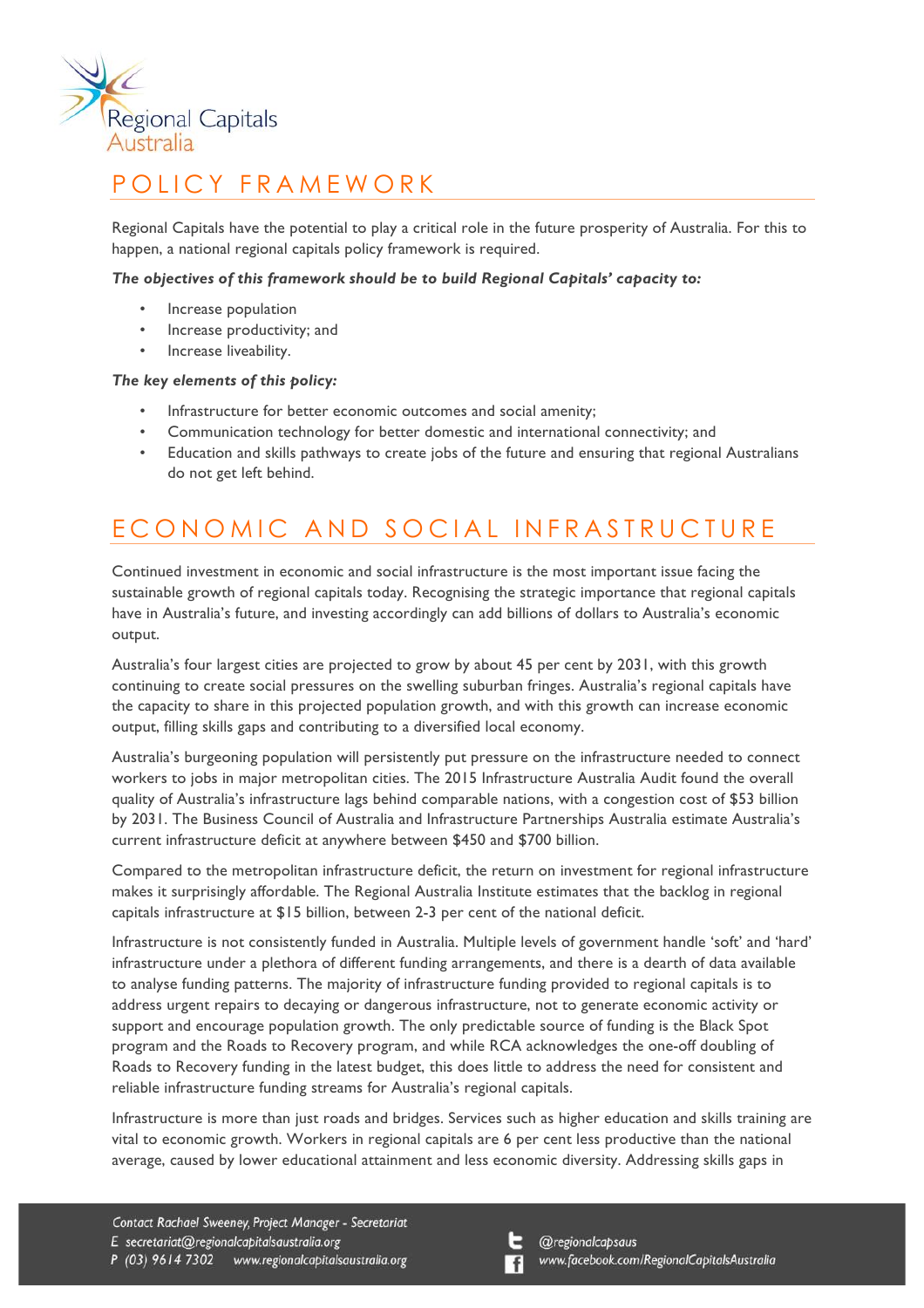

regional capitals will shift major economic activity in regional capitals to the highly-skilled industries of the future.

Basing infrastructure funding primarily on population, rather than a need for economic diversity and potential for growth, exacerbates a worsening gap between regional and metropolitan infrastructure and ignores the substantial flow-on benefit of liveability-promoting infrastructure needed to attract and retain productivity boosting businesses and workers.

Regional capitals are already attractive to new industries and workers who are working flexibly or seeking a liveable alternative without the choking congestion issues of major cities. Providing the right services and amenities is crucial to attracting and retaining these industries and workers in regional capitals.

Regional capitals face increasingly complex funding processes for infrastructure across federal, state and local regional development areas. It is clear that effective coordination between all levels of government for long-term infrastructure planning is now critical.

### *Recommendations*

Investing in infrastructure contributes directly to a regional capital's economy, providing jobs, increasing value-add spending and lifting productivity. Infrastructure investment also increases business and employment activity.

#### **RCA recommends:**

- **1** An Infrastructure Australia review that seeks to build a list of national strategic projects in regional capitals calculated with equitable return on investment models, including social as well as economic capital.
- **2** The creation of a Regional Capitals Productivity Fund to consistently and predictably fund productivity-improving projects in regional capitals.
- **3** The creation of a Liveability Infrastructure Fund to fund amenity improvement projects promoting labour mobility, migration and jobs in regional capitals.

## COMMUNICATIONS AND TECHNOLOGY

The availability of high-speed broadband services and other connectivity technologies has given Australians choices. The tyranny of distance has reduced the connectivity in regional capitals can in part now be overcome. These technologies also mean that economies reliant on outputs such as primary production, manufacturing, health and professional services must advance if they are to remain relevant and competitive and connect to new markets.

Connectivity enables a new generation of knowledge workers to become mobile – they do not have to work where they live or live where they work. They do, however, bring innovation and diversification to their destination economies, vital factors for growth and productivity. Better internet connections draw jobs to regions not just by attracting businesses, but by attracting workers for whom fast broadband is a baseline requirement to move to an area.

Regional capitals are ideally suited to be what KPMG calls 'magnet cities' that attract educated, ambitious and energetic young people, or 'young wealth creators'. Telecommunications access is an essential element of a successful magnet city. Uneven access to high-speed broadband and mobile black spots constrain innovation and discourage such people to live and work in regional capitals.

In Regional Capitals Australia's 2014 survey of internet connectivity, the majority of the capitals surveyed classified their current broadband coverage and quality as poor to variable. These assessments were based on consideration of whether available broadband is adequate for the city's requirements. Variable

Contact Rachael Sweeney, Project Manager - Secretariat E secretariat@regionalcapitalsaustralia.org P (03) 9614 7302 www.regionalcapitalsaustralia.org

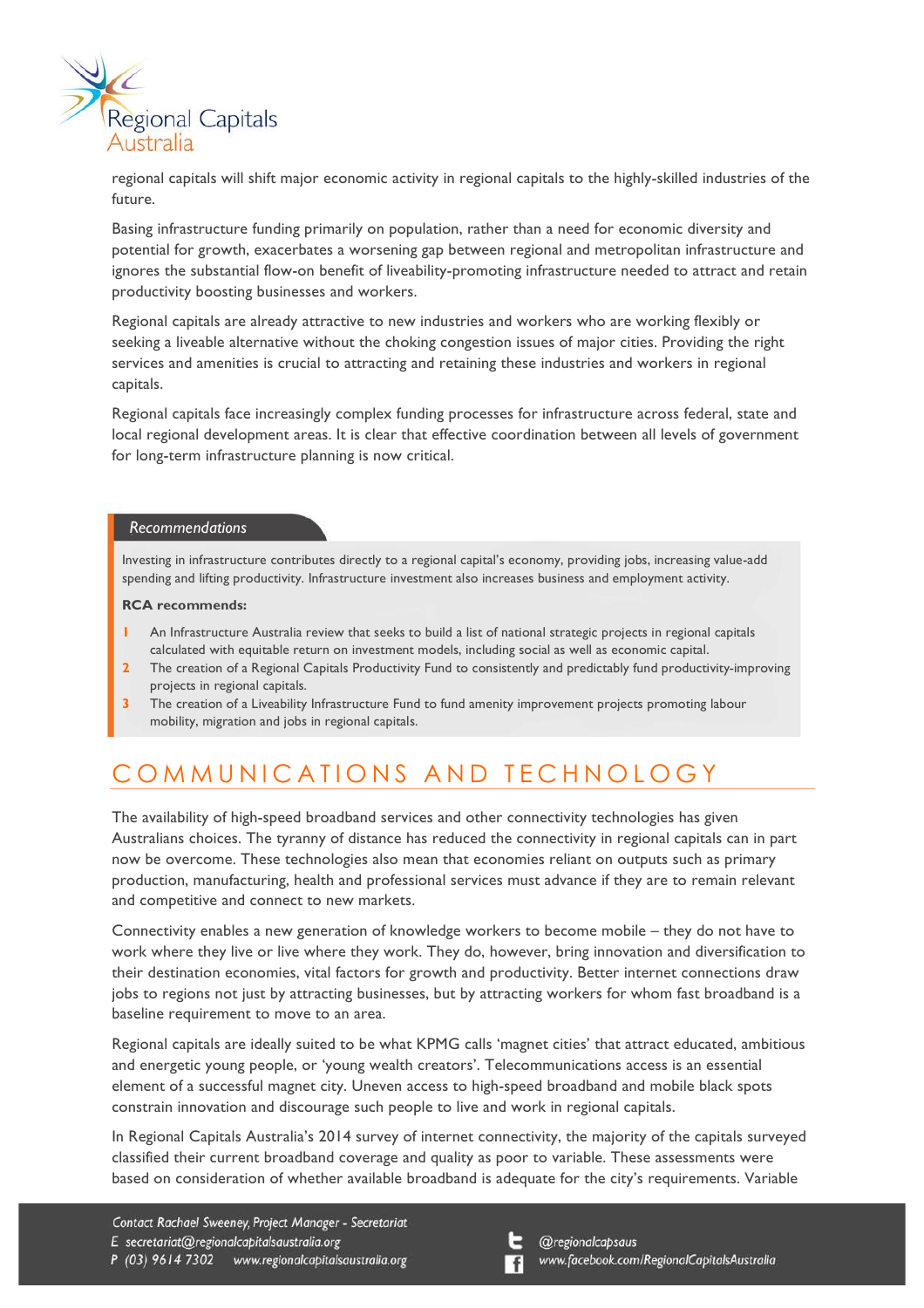

or 'patchy' services appear to be a particular problem for regional capitals – while some areas of a city, such as new developments or CBDs, have adequate broadband coverage, this is not consistent across the entire regional city.

This is particularly relevant given the commitment to provide NBN to all new 'greenfield' sites – it will be important not to neglect 'brownfield' or existing developments that contain high priority precincts that valid broadband requirements.

RCA welcomes the Government's acknowledgement of the role of connectivity in the knowledge economy as part of its commitments in the recently released Innovation Agenda. These include Incubator Support Program, reinstated research funding for regional universities and funding to inspire students and the community with digital technologies and STEM. We note however that without enabling infrastructure in regional capitals once again regional economies will not be able to participate in these sectors.

The Australian Government's Mobile Blackspot Program is designed to fix black spots, but the rollout of the program is inconsistent and based on state co-funding partnerships. The disparity in program rollout based on the interplay between state and federal funding is set to put regional workers further behind in economic connectivity and competitiveness.

The latest Infrastructure Australia Audit projects: "demand for telecommunications infrastructure will continue growing faster than GDP growth." This is largely due to business and consumer demand for services that increasingly depend on high volumes of data. This includes agriculture, tourism, financial services – industries that drive regional economies. Regional capitals require the speed and scalability of infrastructure to connect cities and take advantage of the growing opportunities of an increasing technology-focussed economy.

#### *Recommendations*

It is clear that the internet has become both a critical business and communication tool and an essential lifestyle service for existing jobs and industries. It is vital that regional capitals have high-speed internet to promote the practicality of moving businesses and individuals to regional capitals and to attract 'young wealth creators' and their associated high-tech industries.

#### *RCA Recommends:*

- **4** Fast internet access is now a core liveability requirement and RCA recommends that all regional capitals have Full Fibre to the Premises (FttP) by 2021
- **5** Prioritise regional capitals in the delivery of the Mobile Blackspot Reduction Program to enable full telecommunications access for vital economic and services nodes
- **6** Resource the communication portfolio to reflect its economic development importance, investing in ICT education and growth
- **7** Encouraging telecommunications competition in regional capitals.

### JOBS, SKILLS AND EDUCATION

Regional capitals are the hubs through which the majority of Australia's agribusiness and resources exports move. They are also employment centres for wider regional areas, where demand for service sectors is growing. Regional capitals will continue to be key to Australia's global competitiveness, but more must be done to ensure they are able to adapt successfully to local structural economic change and emerging market trends.

Contact Rachael Sweeney, Project Manager - Secretariat E secretariat@regionalcapitalsaustralia.org P (03) 9614 7302 www.regionalcapitalsaustralia.org